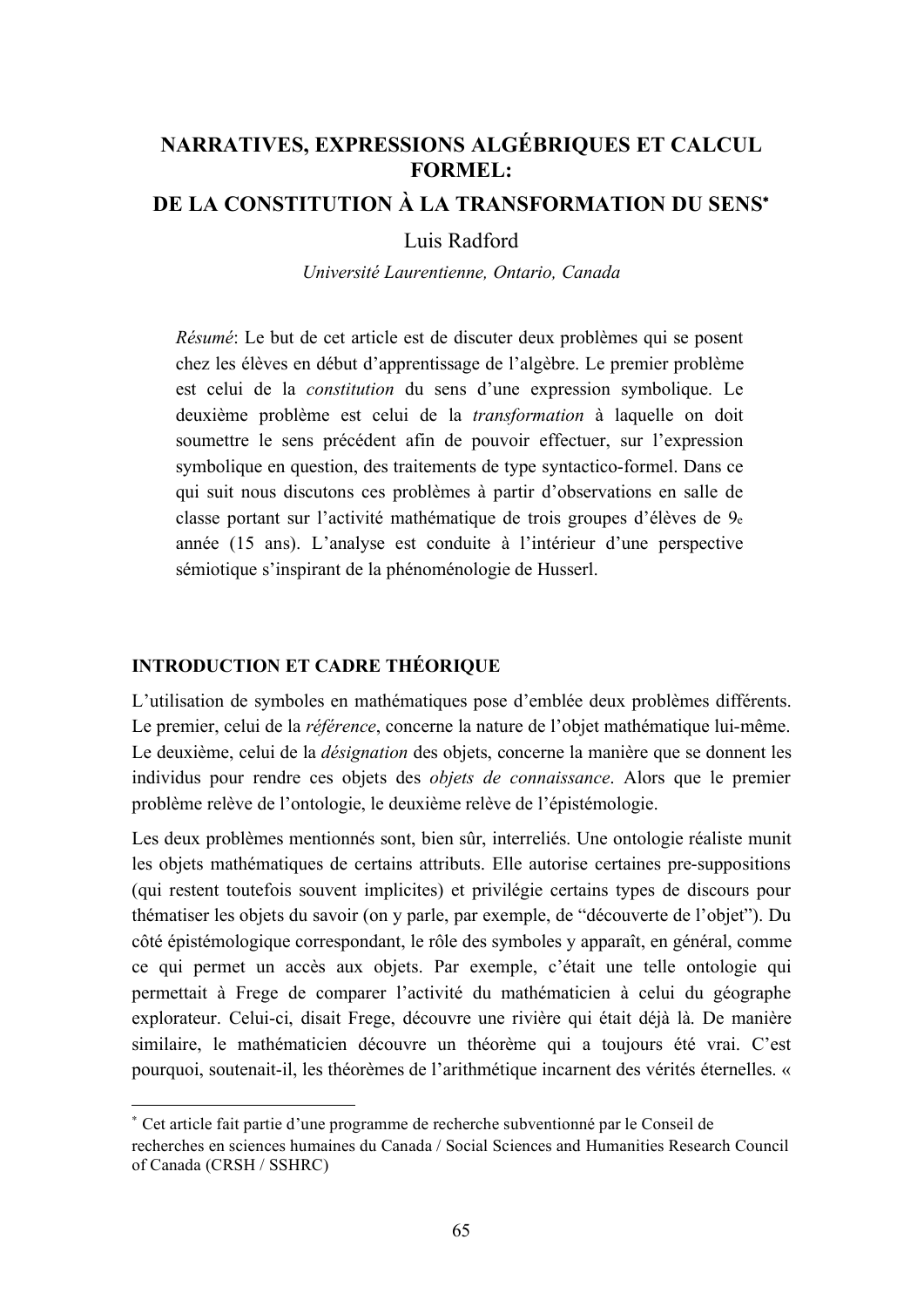Nous pouvons dire par conséquent que ces objets sont en dehors du temps ». (Frege, 1895/1970, p. 482). Dans l'épistémologie fregéenne les symboles donnent présence à ces réalités conceptuelles préexistantes à l'activité des individus. Les symboles, disaitil, « donnent présence à ce qui est absent, invisible, et le cas échéant inaccessible aux sens. » (Frege, 1971, p. 63). Le rôle des symboles est tout à fait autre dans une ontologie formaliste. Ainsi, en parlant au sujet des nombres, Hein disait: « j'appelle nombre certains symboles numériques tangibles. Donc l'existence de ces nombres n'est pas en question. » (Heine, cité dans Frege, 1960, p. 183). C'est pourquoi les axiomatiques formelles des mathématiques introduisent les objets comme une suite de lettres et réduisent le problème de la désignation des objets à une simple correspondance entre variables et ces objets donnés en soi<sup>25</sup>. Mais dès qu'on se place dans le contexte de l'enseignement, le problème ontologique de la référence et le problème épistémologique de la désignation prennent une allure tout à fait différente. C'est surtout le problème de la désignation qui va nous occuper ici. Nous retiendrons en particulier deux aspects.

- (1) Le premier concerne les mécanismes sémiotiques de constitution du sens quand des expressions symboliques sont construites à partir d'un certain contexte.
- (2) Le deuxième est celui de la transformation du sens afin de pouvoir mener des opérations sur les symboles désignant les objets. Ces aspects ne sont pas indépendants – du moins ils ne le sont pas pendant certaines phases de l'activité mathématique. Mais ils sont sous-tendus par des exigences sémiotiques et cognitives différentes.

On sait très bien que Duval caractérise ces aspects de l'activité sémiotique comme relevant de la conversion et du traitement entre registres sémiotiques, respectivement (Duval, 1993). Bien qu'essentiellement juste, en faisant intervenir deux registres dans la conversion et un seul registre dans le traitement, cette classification laisse de côté néanmoins le rôle d'autres systèmes sémiotiques dans la constitution du sens, notamment le système du langage parlé et celui des gestes. Or, la prise en compte et l'élucidation du rôle des autres systèmes sémiotiques assurant la conversion et le traitement sont des éléments fondamentaux pour une étude de l'ontogenèse des significations mathématiques. Il ne s'agit pas d'affirmer que Duval a minimisé le rôle du langage comme pivot d'articulation entre registres. C'est lui-même qui nous a rappelé que le rôle du langage en tant que pivot d'articulation fût pertinemment souligné par Jakobson. Il s'agit, pour moi, d'insérer le langage au sein de l'activité

<sup>&</sup>lt;sup>25</sup> Dans ce contexte, la problématique de l'objet disparaît, ainsi que celle de sa désignation. Comme note Nichanian, « la difficulté apparue il y a un instant concernant la détermination originaire de l'objet, et donc l'apparaître de cet objet en tant que tel, a disparu; mais elle a disparu tout simplement parce qu'on se pose aucune question concernant la constitution du « domaine d'objets » dont on vient de parler. (Nichanian, 1979, p.17).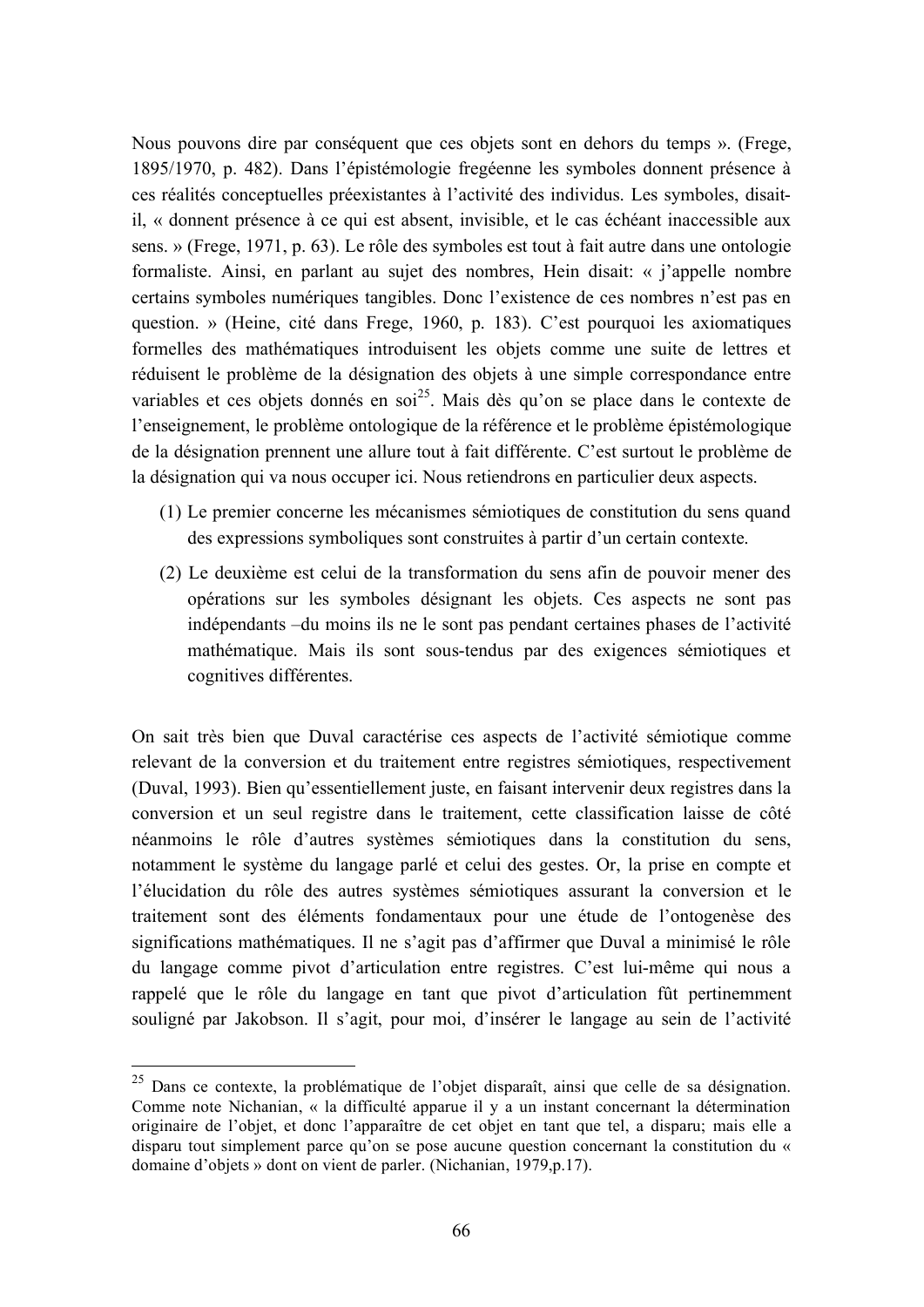sémiotique des individus pour retracer la constitution du sens et la transformation de celui-ci. Toutefois, il convient de noter, avant de continuer, qu'en prêtant attention à la « voix » des élèves, je ne me place pas dans la foule de travaux contemporains qui réduisent la construction du savoir au discours ou à l'interaction (pour une critique des approches discursives voir Radford 2002a). Je me rapproche plutôt du constat que Marx exprimait dans son Grundrisse selon lequel les idées n'existent pas séparées du langage.

Puisque ma position théorique vis-à-vis du langage est cruciale pour situer l'analyse que je ferai du sens que les élèves attribuent aux expressions algébriques, il me faut apporter une nuance ici. En soutenant que les idées n'existent pas séparés du langage, je ne prends pas parti pour la position subjectiviste qui voit dans le langage le véhicule d'expression des idées. Je ne prends pas parti non plus pour la position (adoptée par plusieurs post-modernistes) qui confère au langage le rang d'un démiurge tout-puissant constructeur de la réalité. Il s'agit plutôt, pour moi, de concevoir le langage (et les autres systèmes sémiotiques) comme des movens de réflexion (dans les deux sens, celui de reflet et celui de prise de conscience) se mouvant dans un horizon d'objectivation selon des modes de fonctionnement culturellement constitués (Radford, 1998). Dans cette dernière conception, où la réflexion est une des formes de la praxis sociale, conception proche à plusieurs égards de celle que Marx énonçait dans le Grundrisse, le langage apparaît en tant que porteur de significations et des « modes d'action (opérations) socialement élaborés, dans la pratique desquels les hommes modifient et connaissent la réalité objective » (Leontiev, 1984, p. 155).

Cet article fait suite à d'autres articles que nous avons publié précédemment concernant le problème de la désignation des objets mathématiques. Il se veut une exploration additionnelle et nécessaire d'un des résultats auxquels nous sommes parvenus sur l'apprentissage de l'algèbre symbolique chez des élèves débutants. Ce résultat peut être résumé de la manière suivante. Suite aux travaux de Filloy et Rojano (1984, 1989), dans une vaste partie de la littérature sur l'apprentissage de l'algèbre, on parle des difficultés qu'éprouvent les enfants à opérer sur l'inconnue<sup>26</sup>. Ces travaux mettent en évidence la difficulté qu'ont les élèves pour passer de la résolution d'équations du type ax+b=c à la résolution d'équations du type ax+b=cx+d. Alors que le premier type ne demande pas une opération sur l'inconnue (car la solution se fait en opérant sur les nombres a, b et c), le deuxième type exige bel et bien une opération sur l'inconnue. Or, dans notre programme de recherche longitudinale en salle de classe (Radford 2000a), nous avons trouvé que, sous certaines conditions, l'opération sur l'inconnue dans des problèmes du type ax+b=cx+d ne pose pas de problèmes aux élèves débutants. Ainsi, après un travail sémiotique à partir de la manipulation d'objets concrets, nos élèves ont pu facilement

<sup>&</sup>lt;sup>26</sup> Voir par exemple le texte de Carragher et al. (2001) discuté récemment dans le Forum sur l'algèbre tenu lors de la 25e rencontre du PME aux Pays Bas et les commentaires et réactions à ce texte par Linchevski, Radford, Tall, Teppo, Warren et Cooper, Vol.1,pp.141-159.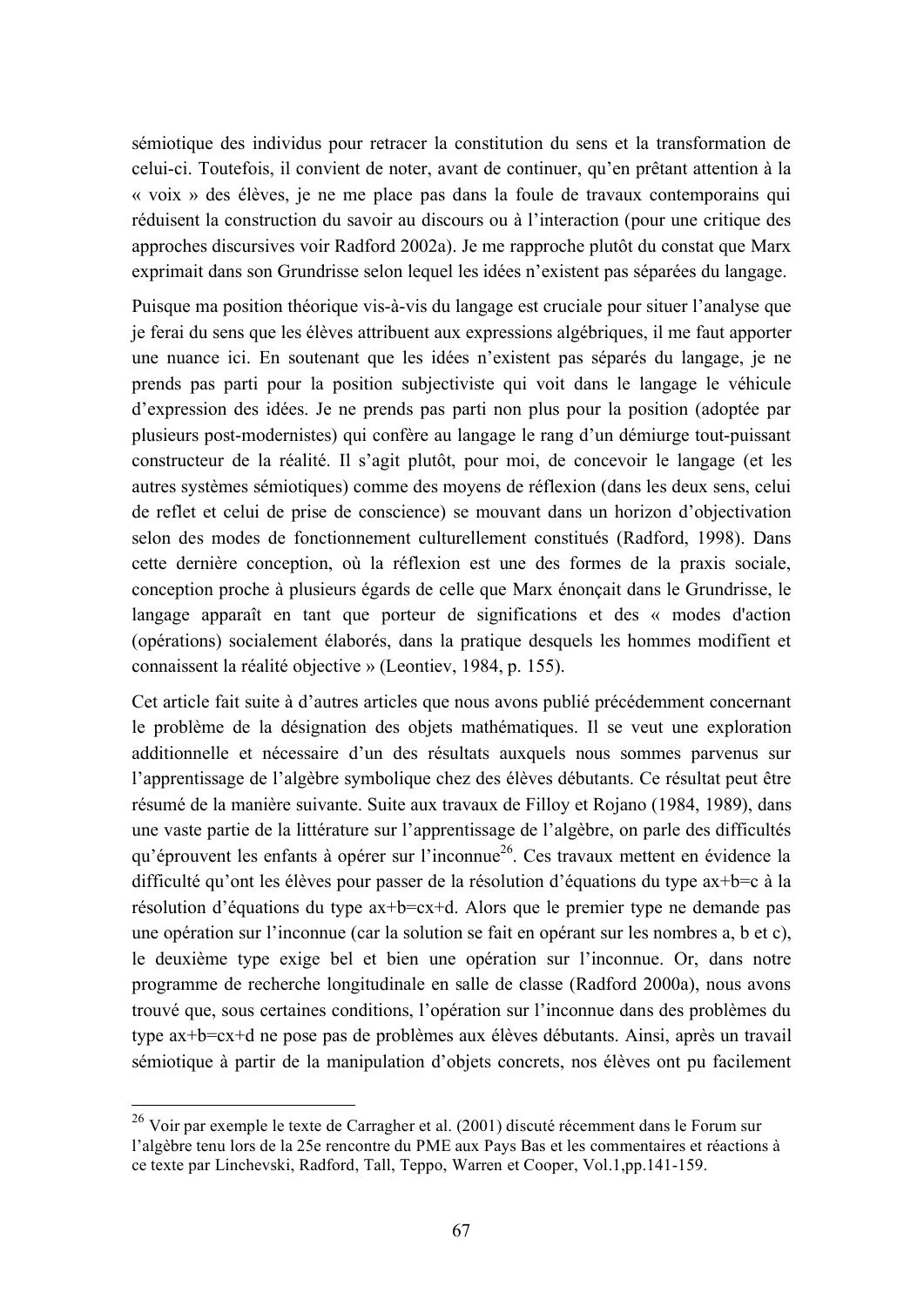passer au symbolisme et résoudre des équation telles que  $14+2e = 2+4e$  (voir Radford, 2002b). Par contre, ces mêmes élèves n'ont pas réussi à reconnaître, dans des tâches de généralisation de patrons géométrico-numériques, que les expressions ' $(n+1)$  +n',  $(n+n)+1$ ' et '2n+1' réfèrent à une même situation ou objet (Radford 2000b; Radford, sous presse). Le problème n'est donc pas celui de la possibilité ou impossibilité de l'élève à opérer sur l'inconnue car cette question ne peut pas être tranchée par un oui ou par un non (ou plutôt elle peut être répondue par oui et non à la fois, mais alors la question perd tout son intérêt). La question devient celle-ci : comment se fait-il que dans certains cas l'opération sur l'inconnue est possible alors que, pour les mêmes sujets, dans d'autres cas l'opération sur l'inconnue est impossible ? Pour répondre à cette question, nous voulons suggérer, il faut regarder les problèmes de la désignation des objets et de la constitution du sens. Pour ce faire, il faut regarder comment la désignation des objets à travers les expressions symboliques algébriques est reliée aux intentions des individus et à l'évolution de ces intentions au cours de l'activité contextuelle. Il nous faut voir comment, dans les actes donateurs de sens, les intentions se cristallisent en s'exprimant dans les expressions symboliques que les élèves retrouvent au cours de leur immersion dans la pratique de l'algèbre.

L'intention à la base du sens mathématique à laquelle nous faisons référence ici ne doit pas être réduite à la subjectivité de l'individu. S'il est vrai que pour qu'il y ait intention il doit y avoir un individu, il n'est pas moins vrai que pour que l'intention soit accomplie elle doit être exprimée. Son expression se trouve ainsi cernée par la parole ou le geste historiquement et culturellement constitué, c'est-à-dire, par un système de significations qui vont au-delà de l'individu lui-même (c'est ce que Merleau-Ponty appelait l'expressivité du langage mais qui vaut bien pour d'autres systèmes sémiotiques également). Les intentions ont lieu à l'intérieur d'expériences culturelles que Husserl appelait noesis. Il appelait noema le contenu conceptuel de ces expériences. Ainsi, le noema correspond à la manière selon laquelle les objets sont saisis et deviennent connus par les individus. Noesis correspond aux catégories culturelles qui rendent possible que les objets du savoir soient l'objet d'attention (Husserl, 1931). En poursuivant ma recherche au sujet des processus sémiotiques de construction du sens et d'utilisation de signes chez des élèves débutant l'apprentissage de l'algèbre symbolique, la question que cet article tente d'examiner est celle de la manière dont les expressions symboliques sont munies de sens lors de la désignation des objets et de ce qui arrive au sens quand des opérations sur ces expressions sont nécessaires. L'analyse présentée cidessous portera sur une tâche concernant la résolution d'un problème en mots. En termes du cadre théorique esquissé précédemment, la question de recherche est d'étudier la manière (la noesis) dans laquelle les élèves utilisent des signes pour exprimer des facettes particulières (les noemata) des objets du discours. Après quelques commentaires sur la méthodologie, je vais proposer une distinction entre problème en mots (story-problem) et narrative symbolique. Cette distinction me permettra de fournir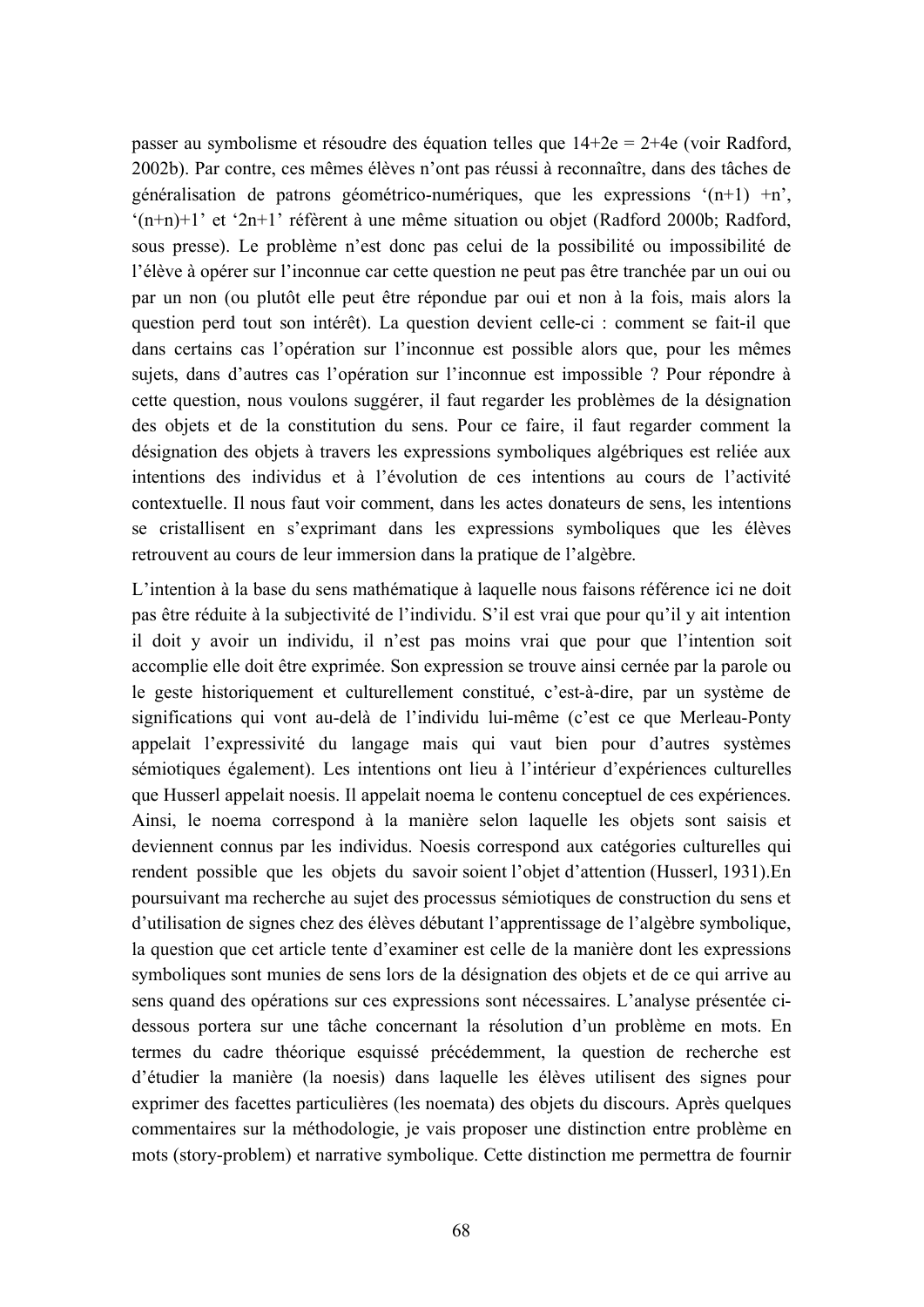des interprétations de certaines expressions algébriques produites par les élèves et qui, à première vue, semblent dépourvues de sens. Je vais en suite discuter le concept de nominalisation. L'intérêt théorique de ce concept n'est pas tout simplement d'expliquer comment les inconnues d'un problème sont introduites dans la phase de symbolisation algébrique. Sa fonction est plutôt celle d'un outil théorique pour examiner comment se fait la construction du sens des expressions symboliques dans ces limbes où on n'a pas tout à fait quitté l'histoire originelle (celle du problème en mots) et on n'a pas encore complètement atteint le domaine de la narrative symbolique (c'est-à-dire, la narrative racontée en signes). La dernière section présente une discussion courte du problème de l'utilisation abstraite ou formelle des signes une fois que l'équation associée avec le problème en mots a été produite.

## **METHODOLOGIE**

Les données présentées ci-dessous proviennent d'un programme de recherche longitudinal qui a débuté l'année 1998-1999 et auquel participent 4 classes appartenant à deux écoles différentes. Un des objectifs de ce programme est d'assurer un accompagnement à ces quatre classes pendant plusieurs années. Lors de cet accompagnement, nous participons conjointement avec les professeurs des écoles dans l'élaboration des activités mathématiques reliées à l'algèbre. Les activités de salle de classe sont élaborées de sorte que les élèves travaillent selon une structure de petits groupes (2 à 3 élèves par groupe). Usuellement, après le travail en petits groupes, le professeur conduit une discussion générale qui permet de discuter les acquis des élèves. de les comparer et de les affiner quand c'est nécessaire. L'objectif et le contenu des activités sont circonscrits par le programme d'études de la province de l'Ontario, Canada. Ces activités s'insèrent dans le fonctionnement normal de la salle de classe et ont lieu selon la programmation des écoles. Nous enregistrons les activités sur vidéo à l'aide de plusieurs caméras. Ensuite, nous procédons aux transcriptions et à l'analyse des activités. L'analyse permet une rétroaction pour les activités à venir. Il ne s'agit donc pas d'une recherche de type « expérimentale classique » (passation de questionnaires, analyse de ceux-ci et obtention des conclusions) mais d'un accompagnement qui nous permet de voir, de près et sur le terrain, l'évolution des mécanismes sémiotiques de construction du sens et d'utilisation de signes.

Je me limiterai ici à mentionner quelques extraits provenant de trois petits groupes d'une des activités autour de la mise en équation et de la résolution d'un problème en mots<sup>27</sup>. Ces données ont été recueillies quand les élèves se trouvaient en 9<sup>e</sup> année.

 $27$  Considérées sous un certain angle, nos observations peuvent être vues comme une microétude de cas. Ceci est exact à condition de postuler comme méthodologie officielle de la didactique des mathématiques celle des passassions massives de questionnaires, et ce indépendamment de l'objet de la recherche. Or, l'étude du sens en algèbre est un phénomène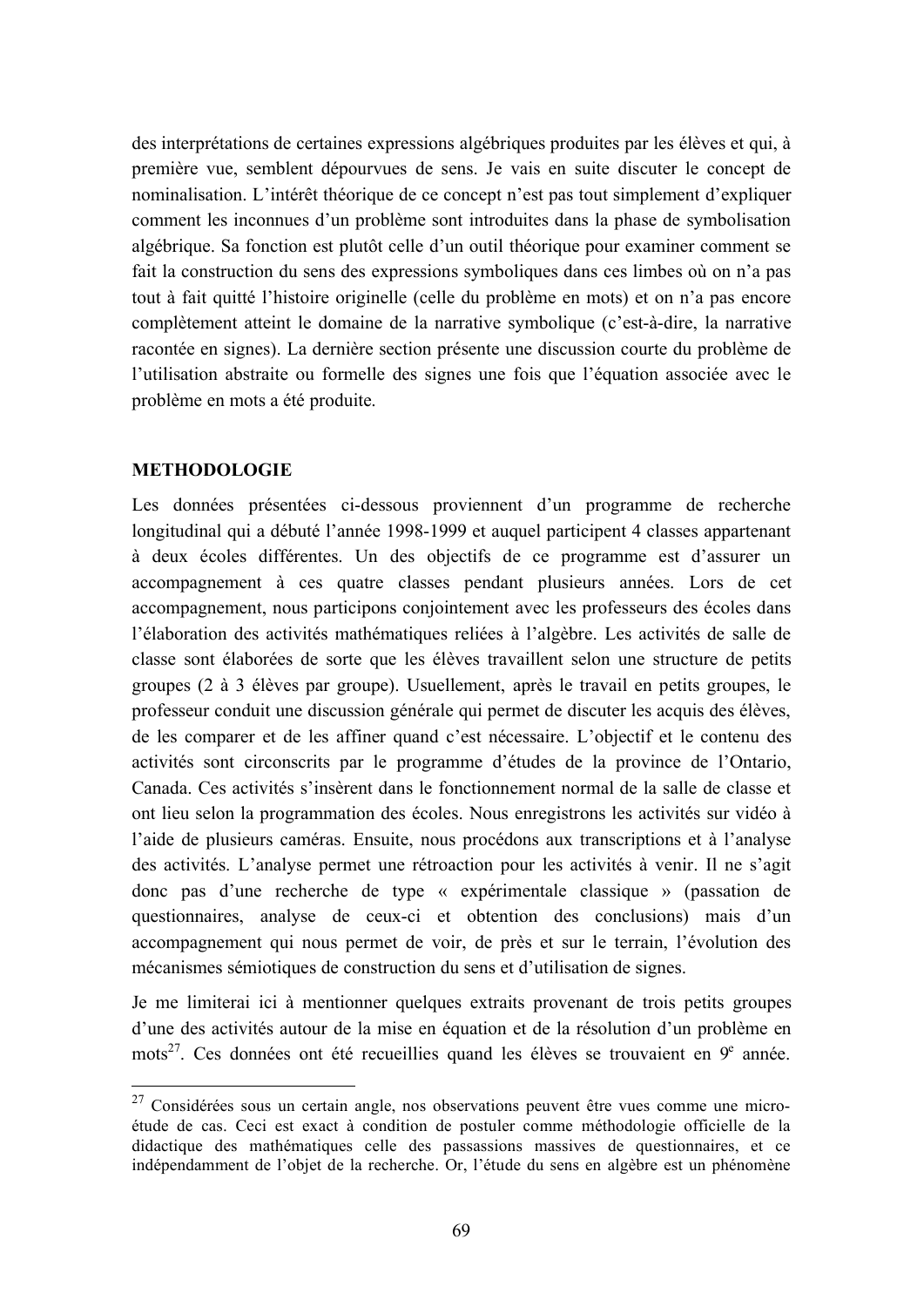Comme il découle de ce qui a été dit au sujet de la position théorique adoptée ici vis-àvis du langage, en faisant du dialogue des élèves un point central de notre méthodologie, la question n'est point celle de tenter de voir les jeux de sens que chaque individu peut vivre dans sa tête à un moment donné fixé par un problème particulier, mais d'explorer l'accès des élèves à une pratique mathématique qui passe par la construction d'un sens à travers un langage symbolique complexe, historiquement constitué.

L'activité mathématique que je vais discuter était basée sur le scénario suivant : « Kelly a deux bonbons de plus que Manuel. Josée a 5 bonbons de plus que Manuel. Les trois enfants ensemble ont 37 bonbons  $v^{28}$ . Le même scénario a été utilisé pour générer trois problèmes. Dans le premier problème, on demandait aux élèves de désigner le nombre de bonbons de Manuel par x ; ensuite ils devaient trouver une expression algébrique pour le nombre de bonbons de Kelly et de Josée, produire une équation associée au problème et la résoudre. Les problèmes 2 et 3 comprenaient des questions similaires. La différence se trouve dans le point d'ancrage de la désignation des objets. Alors que dans le problème 2, on a demandé aux élèves de désigner par x le montant de bonbons de Kelly, dans le problème 3 la lettre x devait désigner le nombre de bonbons de Josée.

## **RESULTATS ET DISCUSSION**

De Héros aux Objectités<sup>29</sup>

Une des difficultés auxquelles les élèves doivent faire face dans des problèmes incluant des phrases comparatives telles que :

nouveau et on peut se poser la question de la validité d'une approche par questionnaires pour l'explorer méthodologiquement. La vaste recherche menée dans le domaine de la didactique de l'algèbre a été occupée, jusqu'à récemment, par un intérêt sur l'acquisition de la syntaxe du langage algébrique (on consultera à ce sujet la critique intéressante de Nemirovsky, 1994). Le questionnaire semble un outil approprié pour élaborer des catalogues d'erreurs d'élèves, etc. Mais étant donné la nature contextuelle de la catégorie sémiotique du sens, il semble difficile que les questions que nous nous posons en ce moment puissent être étudiées et cernées par d'autres moyens que ceux que nous fournissent les observations en direct sur le terrain, c'est-àdire, la salle de classe (ces observations peuvent toutefois être complétées par des questionnaires ; nous l'avons fait d'ailleurs, mais avec des intentions différentes : voir Radford  $2000a$ ).

<sup>&</sup>lt;sup>28</sup> Des problèmes de ce type ont été l'objet d'une recherche menée par Bednarz et Janvier (1994) en termes de l'effet qu'ont les relations (par exemple relations additives versus multiplicatives) sur les stratégies suivies par les élèves.

<sup>&</sup>lt;sup>29</sup> Pour faire référence non pas seulement à des choses individuelles mais aussi à des choses complexes, à des catégories ou à des états d'affaires, Husserl (1961, 44) utilisait le terme Gegenständlichkeit (objectité). C'est dans ce sense que nous le prenons ici.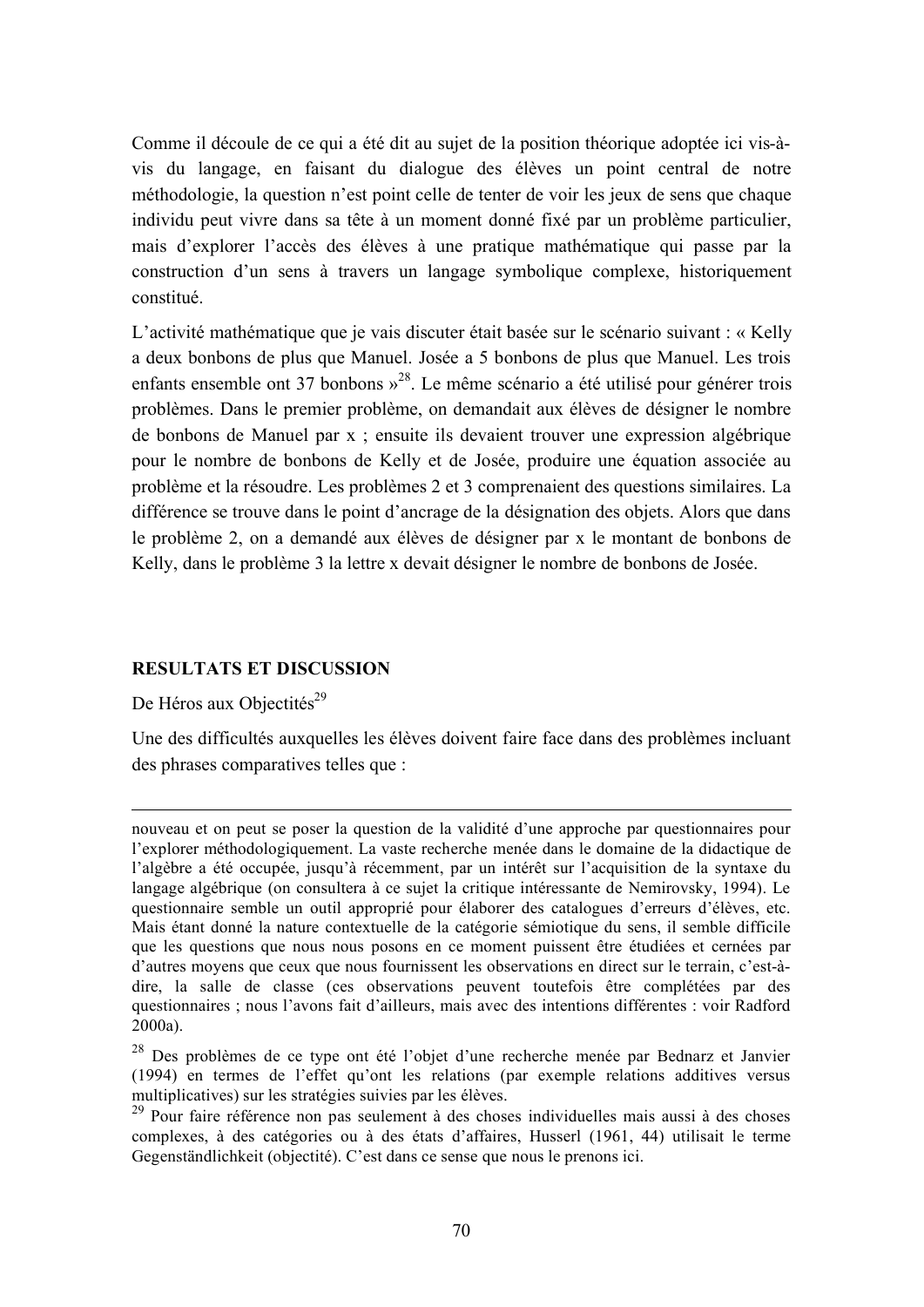#### (Comp) « Kelly a 2 bonbons de plus que Manuel »

consiste à en dériver des phrases assertives (c'est-à-dire des phrases qui éliminent la relation de comparaison) du type : « A (ou B) a C ».

Si, par exemple, Manuel a 4 bonbons, la phrase assertive dérivée de *(Comp)* prendra la forme ·

(Asser) « Kelly (sujet) a (verbe) 6 (adjectif) bonbons (nom) ».

Dans le cas de l'algèbre, l'adjectif n'est pas connu (on ne sait pas combien de bonbons A a). Comme résultat, l'adjectif doit être désigné d'une certaine façon. Il doit devenir « prédicable ». En utilisant une lettre (disons 'x') un nouvel espace sémiotique est ouvert<sup>30</sup>. Dans ce nouvel espace, l'histoire originale doit être racontée à nouveau, débouchant sur ce qu'on appelle souvent (bien que de façon trop simpliste, comme Duval (sous presse) nous le rappelle) la « traduction » en équation du problème donné. À la place de traduction, je préfère parler de narrative symbolique. Ce terme cherche à souligner deux éléments essentiels. Le premier élément consiste à remarquer que, dans ce nouvel espace sémiotique, on raconte encore une histoire, mais cette fois-ci en symboles mathématiques. Le deuxième élément met en évidence le fait que, bien qu'il y ait de ressemblances entre l'histoire originale et la narrative symbolique, les personnages changent. Ce changement est caractérisé comme un glissement noématique qui met en avant certains aspects de l'histoire originale et qui place en arrière-plan d'autres aspects. Les « héros », pour ainsi dire, de l'histoire originale ne sont plus Kelly, Manuel ou Josée. Ce sont maintenant les relations numériques entre les montants de bonbons qui constituent les objectités exprimées dans le nouvel espace sémiotique (c'est-à-dire dans celui de l'algèbre symbolique en émergence).

Les difficultés qu'accompagnent le glissement noématique ou glissement d'attention peuvent devenir un obstacle dans l'apprentissage de l'algèbre. Montrons un exemple dans lequel on voit les élèves du groupe 1 en train de produire une expression symbolique sans pour autant pouvoir accomplir ce changement noématique<sup>31</sup>.

### Signes en tant que marques dans des actes narratifs

Dans ce groupe, un calcul (erroné) avec des phrases comparatives a amené les élèves à la situation suivante :

Stacey: Kelly a 2 bonbons de plus que Manuel. Josée a 5 bonbons de plus que

<sup>&</sup>lt;sup>30</sup> Le nouvel espace sémiotique ne doit pas forcément être celui de l'algèbre symbolique. Les abaquistes italiens du 14e siècle ont construit des espaces sémiotiques complexes à l'aide de mots dotés d'une technicité très subtile. Voir Radford, 1997.

 $31$  Dans les extraits suivants, on trouvera que les élèves s'expriment en français, parfois en anglais et parfois dans les deux langues.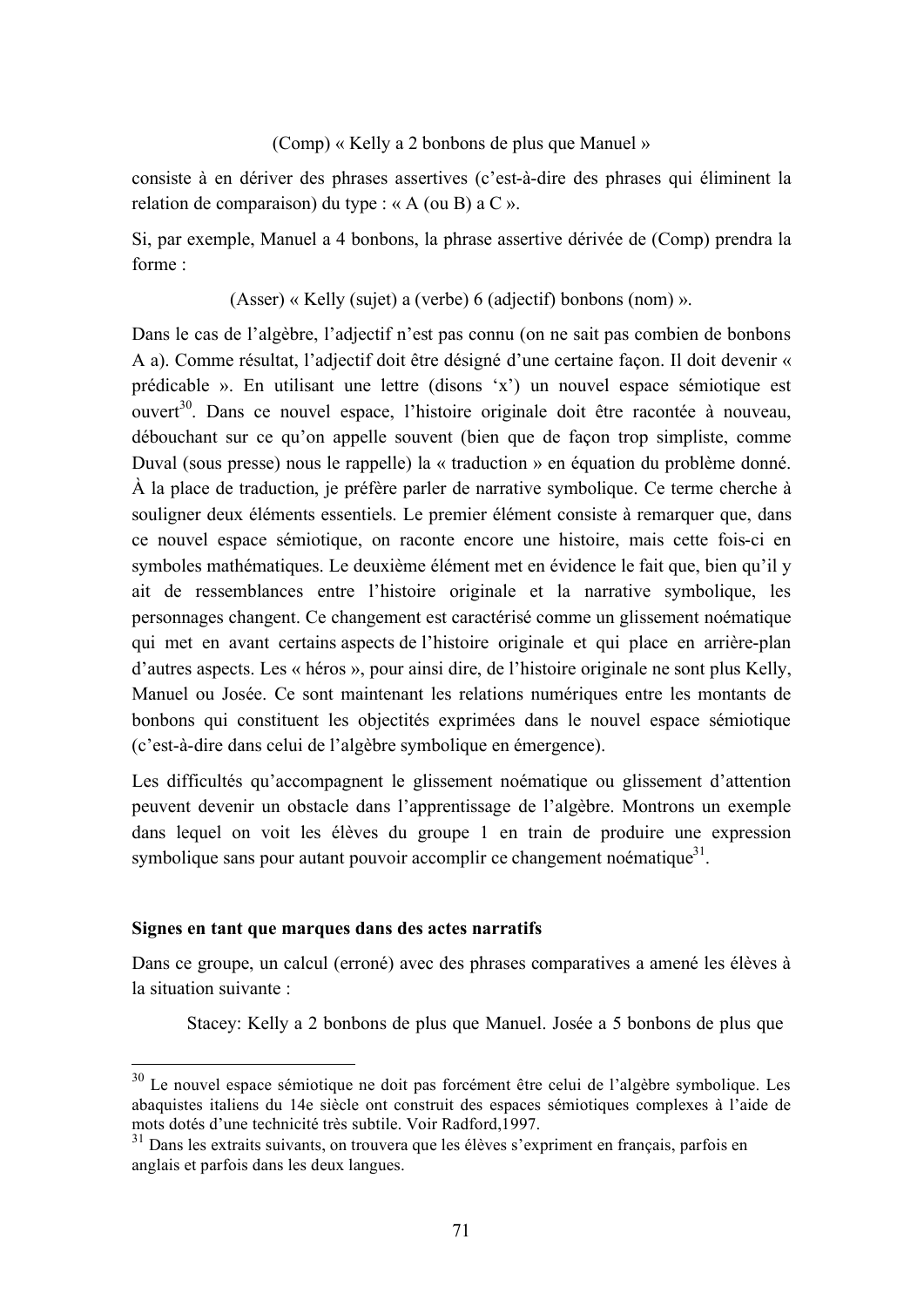Manuel, ensemble elles [Kelly et Josée] ont 7 bonbons de plus que Manuel.

À la place de transformer les phrases comparatives en phrases assertives, les élèves ont changé le terme comparatif en forme adverbiale. Plus précisément, la formule 'plus que' est remplacée par 'plus', ce qui leur a permis d'établir une hiérarchie chez les héros de l'histoire originale selon le nombre de bonbons:

Stacey: Josée en a 5 [de plus]. Josée en a plus, Kelly est deuxième, Manuel le troisième. Ok so on met x qui représente ... non x qui représente 7, Ok? 12 (en tant que résultat de 7+5), 9 (vu comme résultat de 7+2) mais j'sais pas comment trouver ... [...]. Il [Manuel] en a 7 moins que ces deux-là mis ensemble (elle écrit)  $x - 7$  [...] Il faut que ça (indiquant avec le doigt 37) égale à x-7 (en suggérant 37=x-7 ou x-7=37).

La transformation des phrases comparatives en phrases assertives est reliée à la possibilité de prendre en compte de façon explicite le nombre inconnu de bonbons. Toutefois, l'introduction claire, dans l'activité mathématique, d'une lettre pour désigner le nombre inconnu n'arrive pas à régler le problème. Ceci est montré dans l'extrait suivant (Ligne 2). Quand le professeur vient voir le travail des élèves, il se rend compte que ceux-ci n'ont pas pris en compte que x représente le nombre de bonbons de Manuel. Afin d'aider les élèves, il dit :

- 1. Professeur: Manuel est x.
- 2. Stacey: Ouin, Josée a 5 bonbons de plus que Manuel et les trois ensemble ont 37 bonbons.3. Professeur: Ici ils te demandent, là, d'écrire l'expression algébrique pour le nombre de bonbons représentés par Kelly. Donc si lui est x, elle est quoi? C'est ça [ce qu'il] faut que tu figures.
- 4. Stacey: (en même temps qu'elle regarde le professeur, elle dit) x-2.

Même si l'intervention du professeur a pris une forme elliptique (il dit: Manuel est x), cette intervention vise à faire en sorte que les élèves centrent leur attention sur le nombre de bonbons de Manuel. L'effort du professeur pour produire un glissement noématique chez les élèves se voit, cependant, sans succès : il est accueilli par une phrase qui ne fait que répéter les informations (Ligne 2) et dont l'intonation exprime une réponse du type : « Oui, oui, nous savons tous cela ».

La construction d'une narrative symbolique pour l'histoire donnée exige une nouvelle approche : alors que l'histoire originale se déploie selon une lecture linéaire de gauche à droite (avec des éventuels retours en arrière), le point d'entrée dans la narrative symbolique n'a pas un emplacement permanent. Le point d'entrée reste dans un espace qui est impossible à définir a priori. Et même si on arrivait à le détecter, il resterait encore un autre problème : il n'y a pas de congruence (au sens de Duval) entre l'histoire originale et la narrative symbolique. Le langage naturel servant de base à l'activité sémiotique des élèves ne suffit ni à cerner le point d'entrée ni a offrir un contrôle : c'est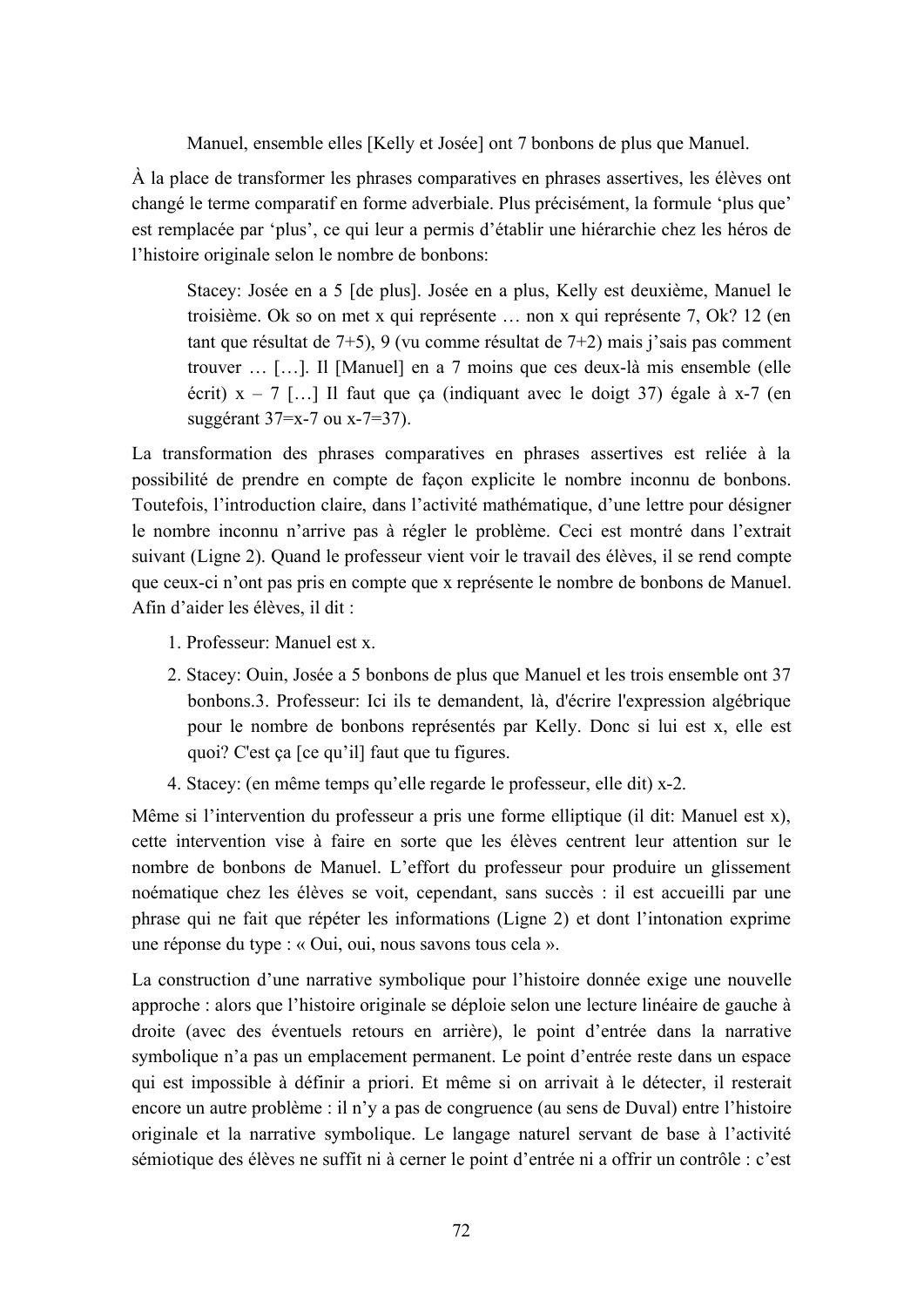que dans la narrative symbolique, l'ordre du discours (pour reprendre le terme de Foucault) est différent et ce que ce discours thématise porte sur d'autres choses.

Ouel est alors le rôle des signes dans l'expression symbolique produite par les élèves ? Nous verrons maintenant que les signes des élèves constituent des scripts racontant des parties remarquables de l'histoire originale. Arrêtons nous aux expressions "x-7" et "x-2" produites par Stacey. Chacune de ces expressions est faite à partir de trois signes. Dans la deuxième expression, ces signes sont 'x', '-' et '2'. Le sens de ces expressions n'est pas, bien sûr, celui qu'on s'attendrait dans la pratique de l'algèbre. Mais nous ne pouvons pas dire pour autant que ces expressions n'ont pas de sens. L'expression « x-2 », qui fusionne l'intervention du professeur (Ligne 1) et la compréhension que Stacey élabore de celle-ci (Ligne 4), peut être lue comme une expression qui dit que Manuel a un certain nombre de bonbons  $(x')$  et qu'il a deux  $(2')$  bonbons de moins  $(-)$  que Kelly. Ainsi, le signe '-' n'est pas en train d'indiquer une soustraction sur l'inconnue x mais c'est une marque d'orientation d'un court script au suiet de l'histoire originale. De façon similaire, le signe '7' dans l'expression « x-7 » n'exprime pas l'expression  $\alpha$  x moins 7  $\alpha$ 

Tel qu'indiqué par Stacey dans le dialogue, le nombre 7 vient former part de l'expression symbolique avec un sens importé de sorte que chaque signe dans l'équation nous raconte une partie de l'histoire originale.

Quelques minutes plus tard, le professeur est revenu voir le travail des élèves. Le dialogue a pris alors la tournure suivante :

Professseur: x c'est Manuel, oui?

Caroline: Oui.

Stacey: (elle interrompt) So, x moins...

Professeur: *(en continuant sa phrase)* Kelly a 2 bonbons de plus que Manuel. Supposons que Manuel a 20 bonbons, combien de bonbons est-ce que Kelly aura?

Stacey: 22?

Professeur: 22. (Il regarde Caroline) Si Manuel avait 30 bonbons, combien ...

Stacey: (elle interrompt) 32.

- Professeur: *(Il regarde Jessica)*. Donc, euh, comment est-ce qu'ils ont fait pour trouver Kelly?
- Stacey: Tu mets le 2.

Professeur: *(il corrige)* Tu ajoutes 2.

Stacey: (ayant compris comment exprimer algébriquement les relations, dit, en se référant à Josée) Là tu ajoutes 5. [...] Donc c'est x plus 5. (Les élèves écrivent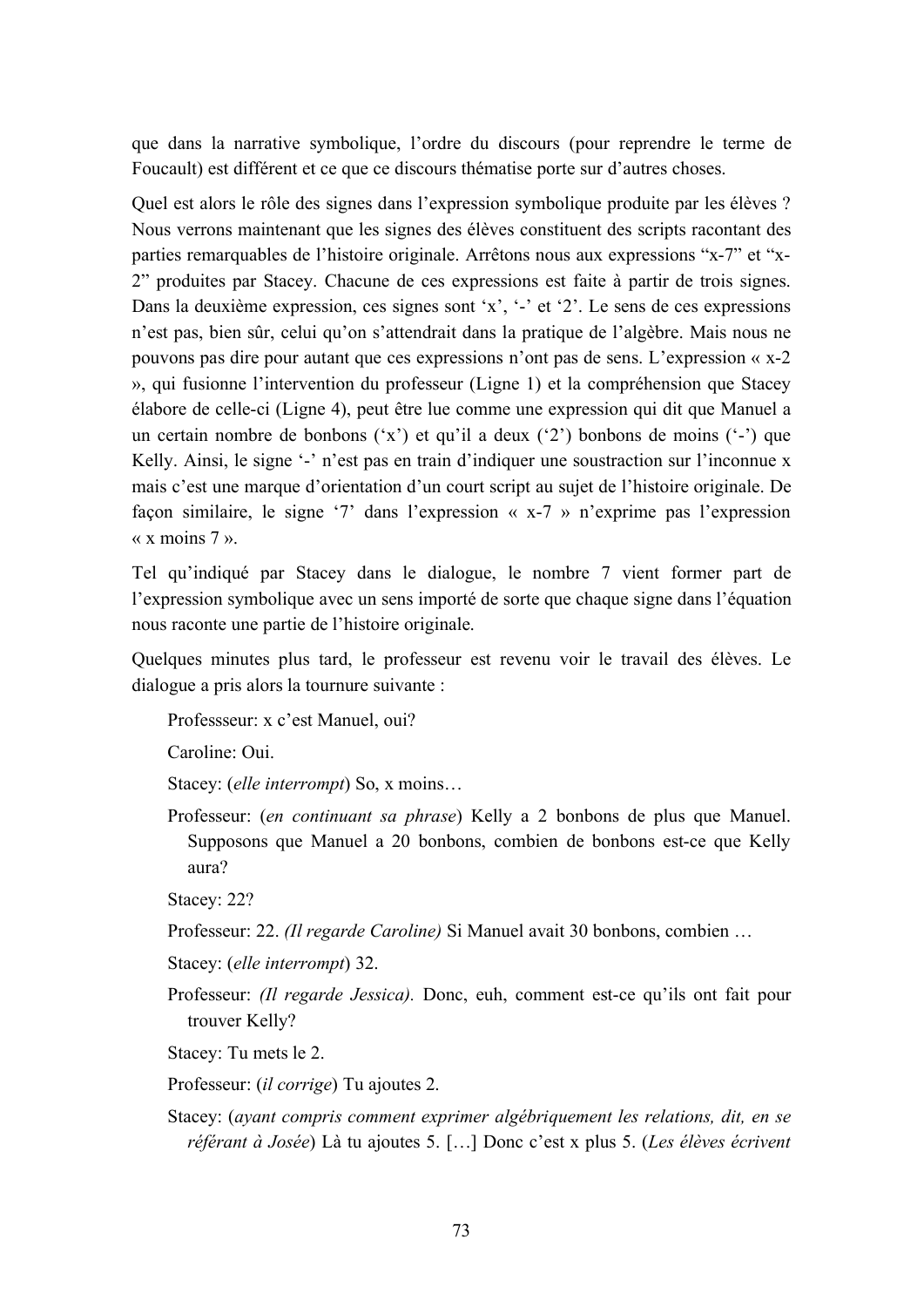$(x+2'et (x+5))$ 

- Professeur: Pis, ça (il indique la question portant sur l'équation correspondant au problème donné sur la page de l'activité) serait égale à quoi? Ca c'est une équation donc il faut que ça soit égale à quelque chose (à ce moment-ci, le professeur est appelé par un autre groupe d'élèves. En considérant que le groupe de Stacey est sur la bonne piste il part)
- Caroline: (elle ajoute les trois expressions algébriques) Donc si j'ai  $3x + 7$ , (Elle regarde à Stacey)  $3x + 7$ ? [...] Ça veut dire 3, non,  $3x + 7$  ça égale à 37?
- Stacey: (elle reconnaît le nombre 7 dont il a été question auparavant et dit) I don't believe that!  $3x + 7$  est égale à 37! ... oh!

Nous voyons comment en utilisant la formule elliptique « x est Manuel » et à travers un calcul sur des nombres (qui fonctionnent ici comme le support de la noésis, c'est-à-dire de l'acte donateur de sens), le professeur déplace l'attention des élèves sur les relations entre les nombres de bonbons. Ce qui est important à souligner n'est pas le fait que les élèves arrivent par là à écrire l'expression symbolique. Ce qui est important est, en fait, l'émergence de la prise de conscience que, dans les expressions symboliques, les héros, sans être jetés à l'extérieur du champ d'attention, sont placés maintenant dans un deuxième plan et que les prédications que se font dans le nouvel espace sémiotique où gîte la narrative symbolique portent sur d'autres choses : elles se font sur des *objectités*. Il se peut bien que des formules elliptiques basées sur le verbe être du genre « x est Manuel » ne soient pas les meilleurs pour forger la distance inévitable entre l'histoire originale et la narrative symbolique. Il se peut que l'utilisation du verbe « avoir » aurait été plus appropriée (nous avons pris conscience de ceci après que les vidéos de l'activité ont été analysés). Cependant, dans le contexte de la salle de classe, le choix des formules elliptiques a fait possible que les élèves commencent à comprendre le très lourd sens que portent les expressions algébriques, même si elles sont composées à partir d'un nombre incroyablement limité de signes.

#### **Nominalisation**

Les groupes 2 et 3 n'ont pas rencontré les mêmes difficultés que le groupe 1. Voici un extrait du groupe 2 :

Anik : OK... Manuel ça va être la variable x (elle montre un endroit sur le page d'activité) comme...comme s'ils veulent...trouve l'équation là ... l'équation pour Kelly c'est ... à cause euh elle en a 2 de plus que Manuel. Manuel il en a ... en a le montant x. So x plus two parce qu'on sait pas, x c'est combien Manuel a. Right. So, elle [Kelly] en a (elle montre un endroit sur le page d'activité) en a comme whatever Manuel a plus two.

Nous voyons comment la phrase comparative a été transformée en une phrase assertive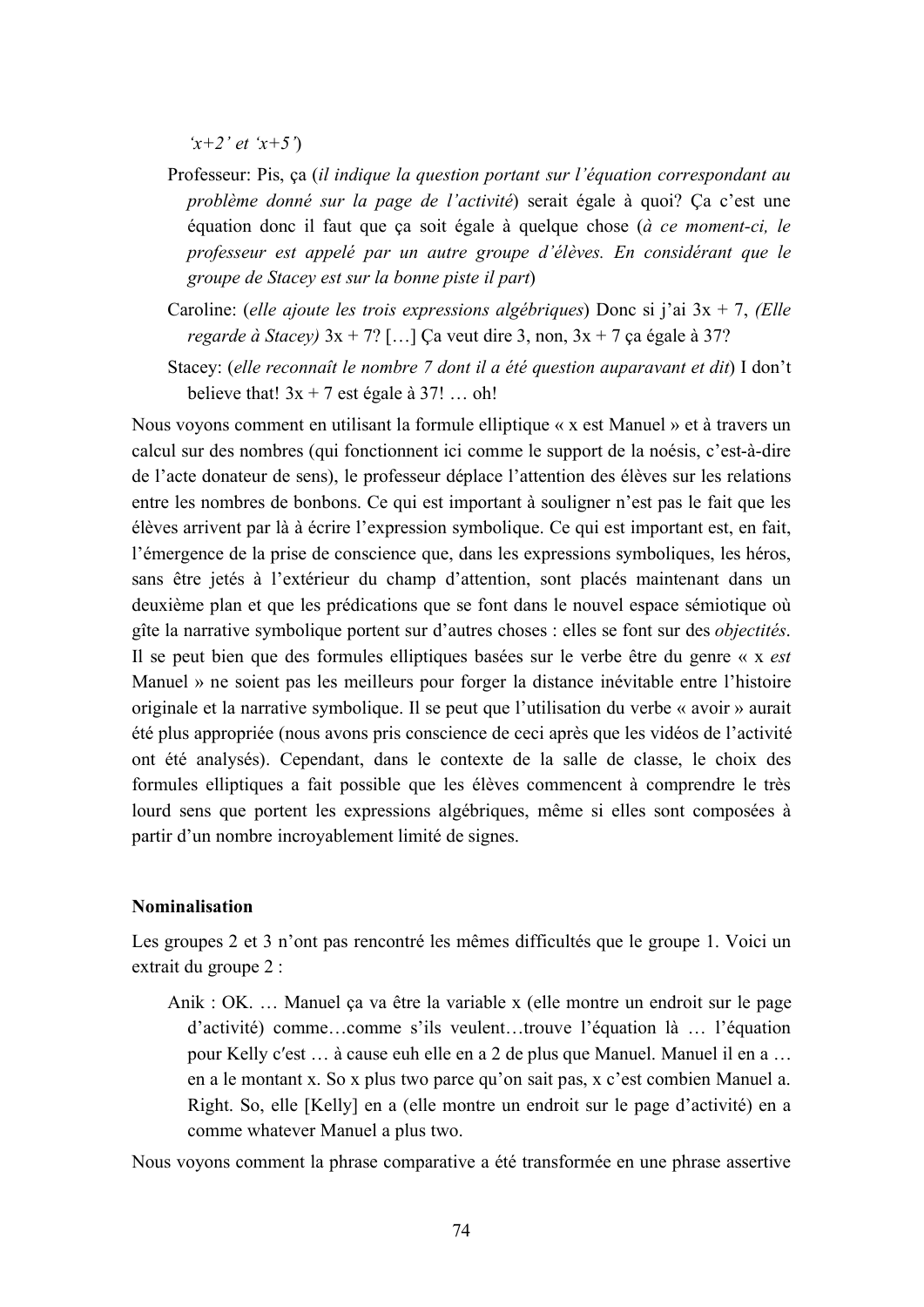(« elle en a comme whatever Manuel a plus two »). En introduisant la lettre x (dans « Manuel ca va être la variable x » et « Manuel il en a ... en a le montant x »), Anik, en utilisant d'abord le verbe 'être' et ensuite le verbe 'avoir', ouvre la porte qui mène à la narrative symbolique. Nous pouvons voir comment, malgré la reformulation à la fin de l'intervention, les héros commencent à disparaître de la scène principale. Mais essayons de voir les mécanismes sémiotiques qui rendent ceci possible de plus près.

L'insertion de 'x' comme une désignation du nombre de bonbons de Manuel prépare le terrain pour une nominalisation. Par nominalisation je veux dire un processus linguistique à travers duquel quelque chose est transformée en sujet ou en objet d'un verbe. En le nommant, on dégage cette « quelque chose » de ce que Hielmslev appelait la masse amorphe de l'horizon du discours (Hielmslev, 1969, pp. 51-52) et on la place en avant, devenant ainsi objet d'attention<sup>32</sup>.

En disant « whatever Manuel a », l'expression peut maintenant devenir le nom dans la phrase assertive « Kelly a (nom)  $+2$  ». Il est en effet intéressant de noter que, sans aide, le groupe 1 n'aurait pas pu offrir de nominalisation. Les groupes 2 et 3, par contre, ont effectué des nominalisations. Voici un exemple, provenant du groupe 3, au sujet du problème 3 (où x désigne le nombre de bonbons de Kelly). 1. Michelle: Kelly...(inaudible)...Là le x is all moved around. They're trying to trick us. So if Kelly has deux bonbons de plus que Manuel, then Manuel a deux bonbons de moins que Kelly, right?  $[...]$  But now that Kelly is x, moins deux...

- 2. Jessy: (il interropmt) Ouain, ouain.
- 3. Michelle: I'm thinking... Josée a cinq bonbons de plus que Manuel. So Manuel a x moins deux puis Josée en a plus cinq que ça, right? So x moins deux parenthèse... plus cinq.

La ligne 1 montre un changement de sens. Bien que les phrases « Kelly has deux bonbons de plus que Manuel » et « Manuel a deux bonbons de moins que Kelly » réfèrent au même état d'affaires, le sens n'est pas le même<sup>33</sup>. Le sens change à cause de la manière dans laquelle l'objet est saisi – le contenu noématique n'est pas le même. Dans la dernière partie de la ligne 1 et dans la première partie de la ligne 3, Michelle produit une expression symbolique pour le nombre de bonbons de Manuel. L'insertion du signe 'x' permet une première nominalisation qui rend possible la phrase « Manuel a x moins deux ». Cette phrase est très importante pour notre analyse. Il s'agit, en effet, d'une phrase hybride qui illustre clairement comment le sens passe de l'histoire originale à la narrative symbolique par l'entremise du langage naturel. Dans la

<sup>&</sup>lt;sup>32</sup> La nominalisation est, de manière plus générale, un des mécanismes d'objectivation sémiotique. Le thème de l'objectivation est traité en détail dans Radford (sous presse) et Radford 2002c.

<sup>33</sup> On se rappellera ici du fameux exemple de Frege, discuté également par Husserl: le vainqueur de Jena et le vaincu de Waterloo.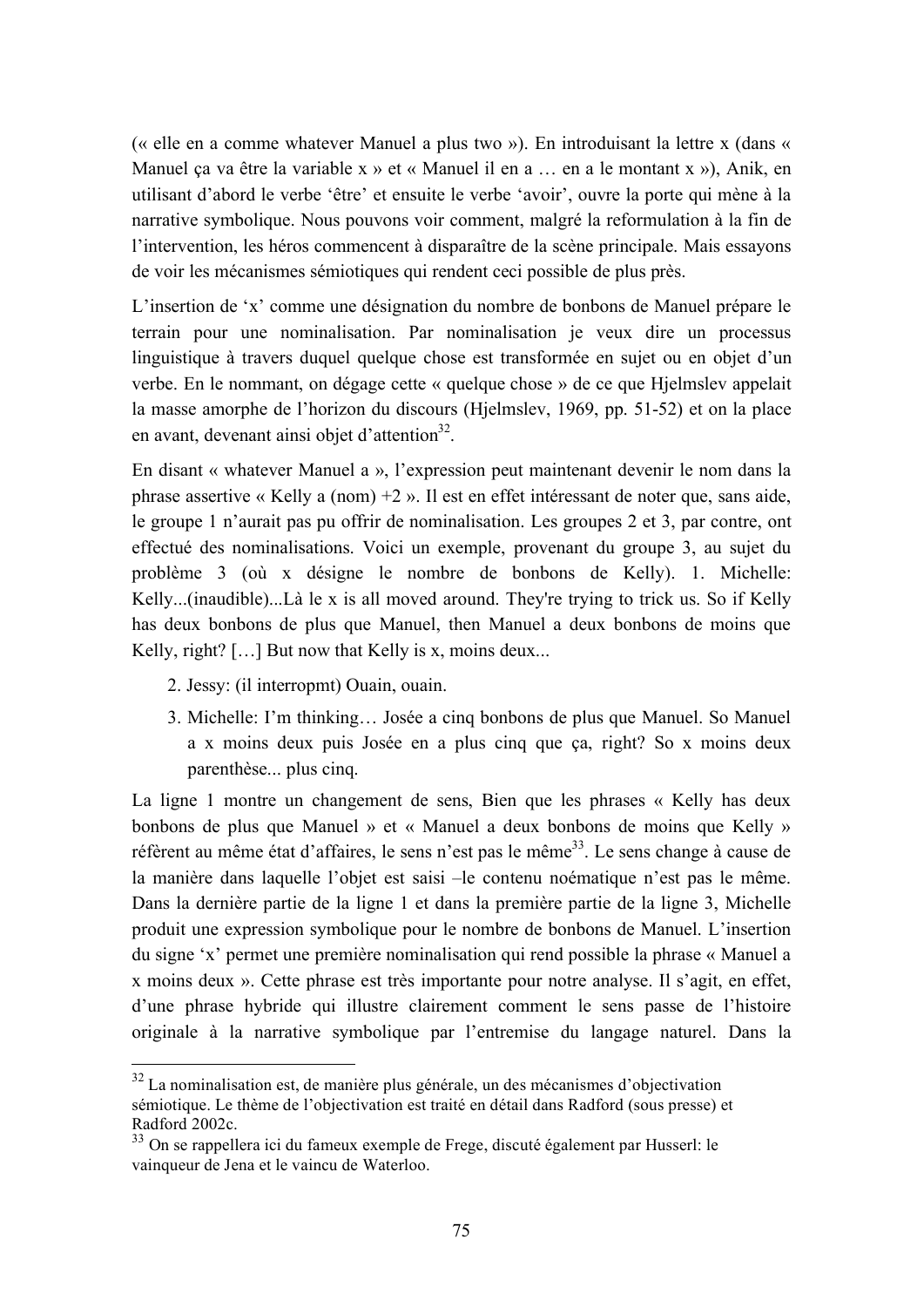deuxième partie de la ligne 3, l'attention est portée sur l'expression « x moins deux » seulement. À la place de voir cette expression comme expression d'un des sens contextuels possibles (par exemple, 'le nombre de bonbons de Kelly moins deux' ou encore 'le nombre de bonbons de Manuel'), Michelle produit une suspension subtile et fondamentale de ces sens. Pour ce faire, elle utilise le déictique « ça ». La procédure sémiotique utilisée par Michelle, basée donc sur un recours aux déloctiques, rend possible une deuxième nominalisation. Le référent est formellement nominalisé et peut, par là, devenir le nom du verbe « avoir » dans « Josée en a plus cinq que ça ».

Tel qu'indiqué dans l'introduction, l'intérêt théorique du concept de nominalisation est de nous renseigner au sujet de la manière dans laquelle les expressions symboliques deviennent dotées de sens. La nominalisation nous permet de scruter l'activité sémiotique dans ces limbes où l'on n'a pas tout à fait quitté l'histoire originale et on n'a pas encore atteint la région de la narrative symbolique. En particulier, la nominalisation nous permet d'étudier la constitution des sens d'ordre supérieur nécessaires aux nouvelles prédications requises dans l'élaboration d'expressions symboliques.

Il est temps maintenant de discuter le problème didactique des opérations avec les signes menant à l'équation.

### Le collapse des narratives

Voici un extrait du dialogue du groupe 2 portant sur le problème 1.

- 1. Anik: Ouin. Gars bein. (Elle prend les feuilles) ce qu'on essaye de faire c'est de mettre les expressions symboliques avec les personnes. Ok ? Kelly en a deux de plus que Manuel, Manuel en a x, plus two c'est ce que Kelly en a [elle] a n'a whatever que lui a plus deux. Ok. Ca va être x plus two, ca c'est entre parenthèse, plus x plus cinq, qui va faire ce que Josée en a, plus x qui va faire ce que Manuel en a [elle vise l'expression '(x+2)+(x+5)+x']
- 2. Luc: : Égale à quoi? 30, 37? (Chantal écrit  $2x+5x+x$ )
- 3. Anik: (en regardant l'expression symbolique de Chantal, elle dit) 2x, je pense pas
- 4. Chantal: pourquoi pas?
- 5. Anik: (elle pointe à un endroit sur le papier) parce que là t'es t'après faire deux fois x
- 6. Chantal: Non.
- 7. Anik: Icite on est après faire deux plus x (Anik écrit  $(x+2)+(x+5)+x$ )
- 8. Luc: (en regardant l'expression écrite par Anik, dit) Tu les regroupes, les regroupes tous les x (Chantal efface ce qu'elle avait écrit)
- 9. Anik: (En s'adressant à Luc) Non, non!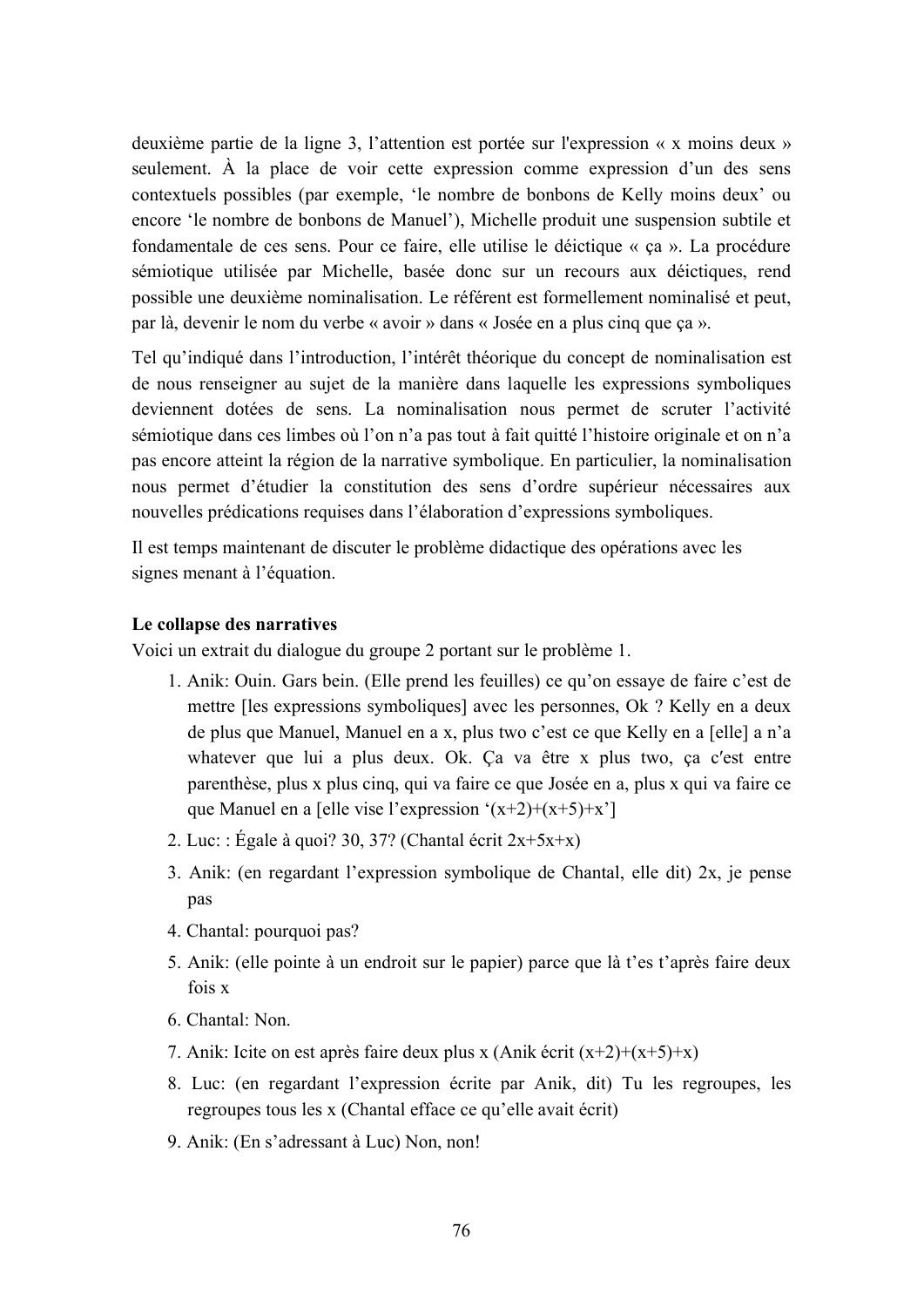- 10. Luc: Ouin ! tu regroupes tous les x
- 11. Anik: non! Gars bein, gars bein, (elle pointe encore vers un endroit sur le papier)
- 12. Luc: Oh my God!
- 13. Anik: Je veux juste te l'expliquer, gars bein. Lui v'a en a, elle en a x plus deux. right?

À la ligne 2. Chantal utilise une syntaxe basée sur le critère de juxtaposition de signes. La phrase est structurée à la manière des narratives où les signes sont codés en tant que termes clés. Il s'agit d'une stratégie similaire à celle utilisée par les scribes babyloniens dans la construction des tablettes pictographiques de la période proto-littéraire (ca. 3300-2900 Av. J.-C.) précédant l'apparition du cunéiforme où, par exemple, un ensemble de pictogrammes représentant « mouton », «  $2 \times$  et « temple » pouvait signifier « deux moutons ont été remis (ou reçus) du Temple » (voir Radford 2001, 28-33). L'expression 2x ne signifie pas 2 fois x ou deux x. Pour Chantal, 2x exprime l'idée que Kelly a 2 bonbons de plus que Manuel, et c'est pourquoi elle est surprise (ligne 6) qu'Anik ait pu interpréter ceci différemment. Mais le dialogue montre également une autre facette de la lutte que livrent les élèves dans leur essai de signification à travers le langage algébrique : à la ligne 8, Luc regroupe les termes similaires. Anik s'oppose radicalement à cette action. La question est: pourquoi? La raison en est que le regroupement des termes similaires signifie une rupture avec le sens original. Tous les efforts accomplis lors de la désignation des objets afin de produire la narrative symbolique doivent être mis à l'écart.

La narrative symbolique au complet doit maintenant collapser. Il n'y a pas, dans l'histoire originale, de segment possible qui puisse correspondre au résultat du regroupement des termes. Rien, en effet, dans l'hisoire originale ne peut être corrélé à l'expression 3x+7. L'effort désespéré d'Anik pour ne pas perdre la piste du sens de la narrative apparaît clairement à la ligne 13.

## **EN GUISE DE CONCLUSION**

Ce travail se place à l'intérieur de nos recherches sur la production de signes et la constitution du sens en algèbre. Après avoir résumé certains résultats précédents, nous avons suggéré, dans la première section, que le problème de l'opération sur l'inconnue à intérêt à être repensé comme un problème lié aux actes donateurs du sens. C'est dans cette optique que nous avons abordé dans cet article deux problèmes sémiotiques : (1) celui de la désignation des objets du discours lors de la construction de narratives symboliques et le sens des expressions symboliques ; (2) celui des difficultés présentes quand des opérations doivent être menées sur des signes qui racontent une narrative symbolique.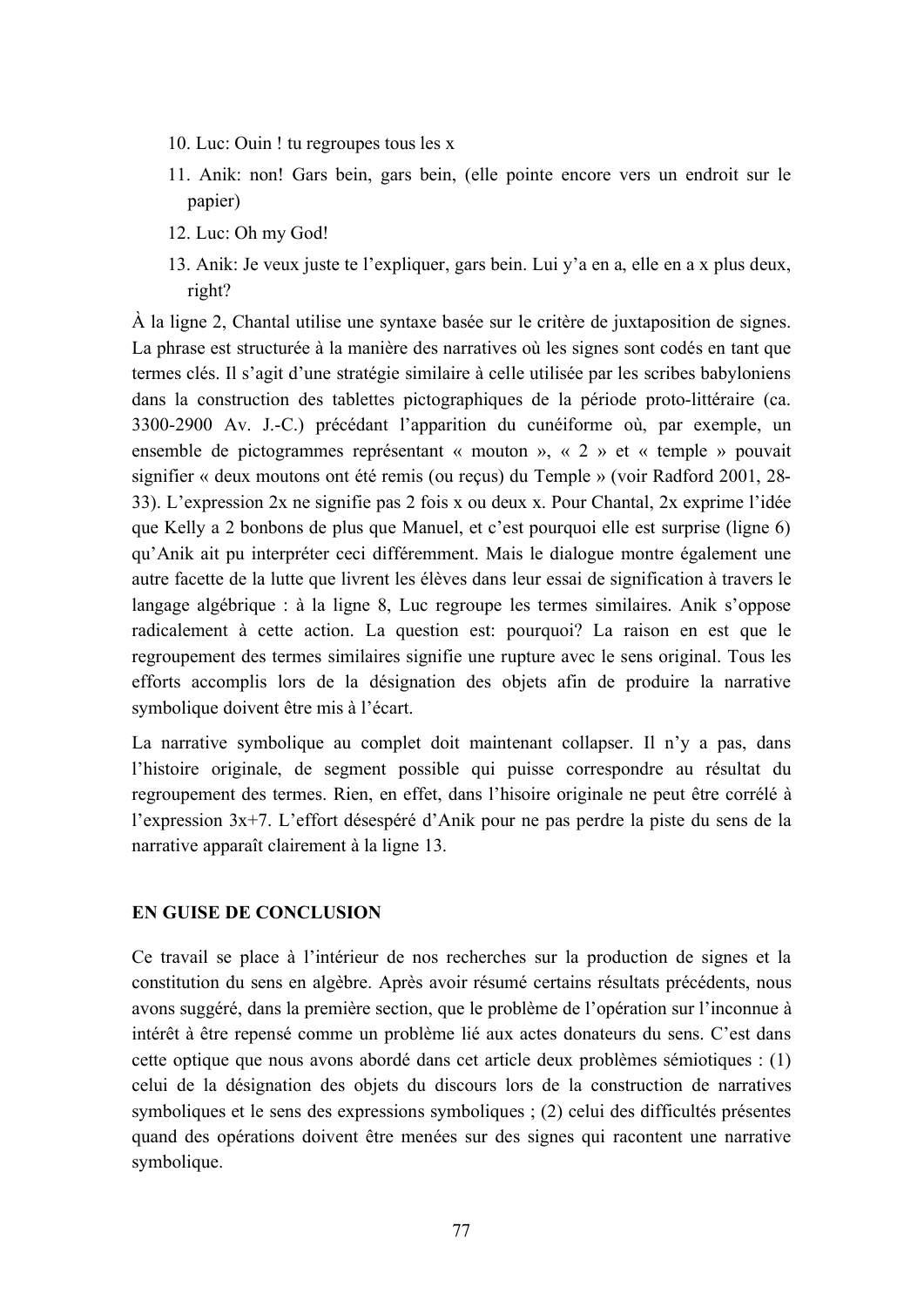En ce qui concerne le premier point, l'analyse de quelques extraits d'une activité de salle de classe suggère que la réussite des élèves dans la construction de la narrative symbolique dépend de leur possibilité de se déplacer à travers différentes couches de contenu noématique. Nous avons vu, en effet, l'interaction entre les différents sens et la dynamique requise pour enrichir, déplacer et abandonner ces sens. Nous avons également vu comment ceci se fait par des processus de nominalisation où interviennent plusieurs mécanismes sémiotiques, en particulier celui basé sur des déictiques. La nominalisation, en tant que procédure linguistique, permet une objectivation d'objets qui existaient jusque là, à l'état potentiel seulement. Elle extrait de l'horizon amorphe sur lequel se meut le discours des objets qui, de ce fait, deviennent prédicables. Elle assure qu'une « quelque chose » devienne accessible à l'activité intellectuelle des élèves est que cette « quelque chose » soit convertie en sujet ou en objet d'un verbe.

En ce qui concerne le deuxième point, nos observations de salle de classe laissent voir certaines difficultés qui se présentent dès qu'un calcul formel doit être effectué sur des expressions symboliques élaborées préalablement sous forme de narrative symbolique. Pour que le calcul formel ait lieu, la narrative symbolique doit collapser. Et cela exige que le sens de l'expression symbolique soit transformé. Une deuxième constitution du sens doit être mise en place. La constitution du sens après le collapse mérite encore plus de recherche. Alors que Russell (1976, p.218) considérait la manipulation formelle de signes comme descriptions vides de la réalité, Husserl soulignait le fait que de telles manipulations de signes requièrent un glissement d'attention, un changement noématique. Sans prétendre réduire la nouvelle attention au signe qua signe, Husserl soutenait que le centre d'attention doit se placer sur le signe lui-même. Il disait que la manipulation abstraite de signes est possible grâce à des nouvelles significations résultant de règles qui fonctionnent à la manière des règles d'un jeu (Husserl 1961, p. 79), ce qui l'a amené à parler de signes qui ont une signification de jeu. Il me semble que la richesse de la métaphore d'Husserl réside dans la manière de nous rappeler le rôle culturel et conventionnel des règles. Mais puisque l'arbitraire et le conventionnel sont deux choses différentes, la faiblesse de la métaphore est qu'elle ne nous aide pas à voir la justification derrière la nature du conventionnel.

### Remarque:

Une version abrégée de cet article, dédiée à Raymond Duval, paraîtra dans les actes de la 26<sup>e</sup> conférence du groupe international *Psychology for Mathematics Education*, qui se tiendra en Norwich, UK, en juillet 2002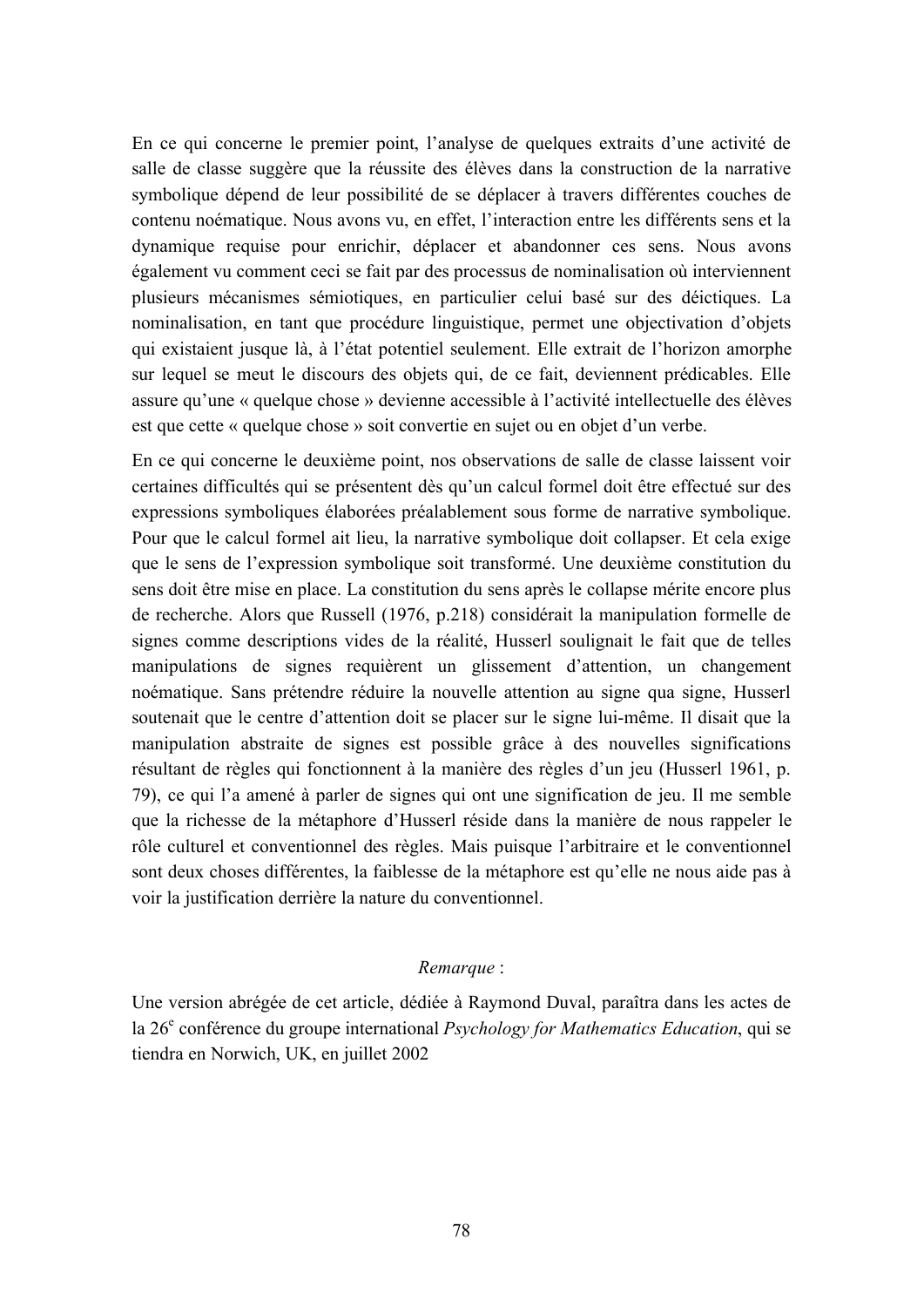#### **References**

Bednarz, N. et Janvier, B. (1994). The emergence and development of algebra in a problem solving context. Proceedings of the 18th Conference of the International group for the *psychology of Mathematics Education* (PME 18), Portugal, 2, 64-71.

- Carraher, D., Schliemann, A.& Brizuela, B. (2001). Can young students operate on unknowns? In: M. van den Heuvel-Panhuizen (ed.), Proceedings of the 24th Conference of the International Group for the Psychology of Mathematics Education, Utretch University, , Vol. 1, 130 140.
- Duval, R. (1993) Registres de représentation sémiotique et fonctionnement cognitif de la pensée, Annales de didactique et de sciences cognitives, IREM de Strasbourg, Vol. 5, pp.  $37-65$ .
- Duval, R. (sous press). L'apprentissage de l'algèbre et le problème cognitif de la désignation des objets. Actes du séminaire Franco-italien sur l'enseignement de l'Algèbre, IREM de *Nice.* Frege, G. (1895/1970). The whole number. *Mind*, 79 (316), 481-486 (Traduction de l'article: Le nombre entier, publié dans: Revue de métaphysique et de Morale, vol. 3 (1895), pp. 73-78).
- Frege, G. (1960). Translations from Philosophical Writings of Gottlob Frege, by Peter Geach and Max Black. Oxford: Basil Blackwell.
- Frege, G. (1971) *Écrits logiques et philosophiques*, Paris: Éditions du SeuilFilloy, E. et Rojano, T. (1984). From an Arithmetical to an Algebraic Thought (A clinical study with 12-13 years old). Proceedings of the Sixth Annual Conference for the Psychology of Mathematics Education, North American Chapter, Madison, Wisconsin, 51-56.
- Filloy, E. et Rojano, T. (1989). Solving Equations: the Transition from Arithmetic to Algebra, For the Learning of Mathematics, Vol 9, No. 2, pp. 19-25.
- Hjelmslev, L. (1969). Prolegomena to a Theory of Language. Wisconsin: The University of Wisconsin Press.
- Husserl, E. (1931). *Ideas*. London: The Macmillan Company.
- Husserl, E. (1961). *Recherches Logiques* (Recherches I et II). Paris: PUF.
- Leontiev, A. N. (1984). Activité, conscience, personnalité, Moscou: Éditions du Progrès.
- Nemirovsky, R. (1994). On ways of symbolizing: The case of Laura and the Velocity sign, Journal of Mathematical Behavior, 13, 389-422.
- Nichanian, M. (1979). La question générale du fondement: Écriture et temporalité. Thèse de Doctorat de troisième cycle de Philosophie, Université des Lettres et Sciences humaines de Strasbourg.
- Radford, L. (1997) L'invention d'une idée mathématique : la deuxième inconnue en algèbre, Repères (Revue des instituts de Recherche sur l'enseignement des Mathématiques), juillet, No. 28, 81-96.
- Radford, L. (1998). On Culture and Mind, a post-Vygotskian Semiotic Perspective, with an Example from Greek Mathematical Thought, paper presented at the 23rd Annual Meeting of the Semiotic Society of America, Victoria College, University of Toronto, October 15-18. 1998. Disponible au site: http://www.laurentian.ca/educ/lradford/
- Radford, L.: (2000a). Signs and meanings in students' emergent algebraic thinking: A semiotic analysis. Educational Studies in Mathematics, 42 (3), 237-268.
- Radford, L. (2000b). Students' processes of symbolizing in algebra. A semiotic analysis of the production of signs in generalizing tasks, in: T. Nakahara and M. Koyama (eds.), Proceedings of the 24th Conference of the International Group for the psychology of Mathematics Education (PME-24), Hiroshima University, Japan, 4, 81-88. Disponible au site: http://www.laurentian.ca/educ/lradford/
- Radford, L. (2001). The Historical Origins of Algebraic Thinking. In Sutherland, R. et al. (Eds.), Perspectives in School Algebra (pp. 13-36). Kluwer.